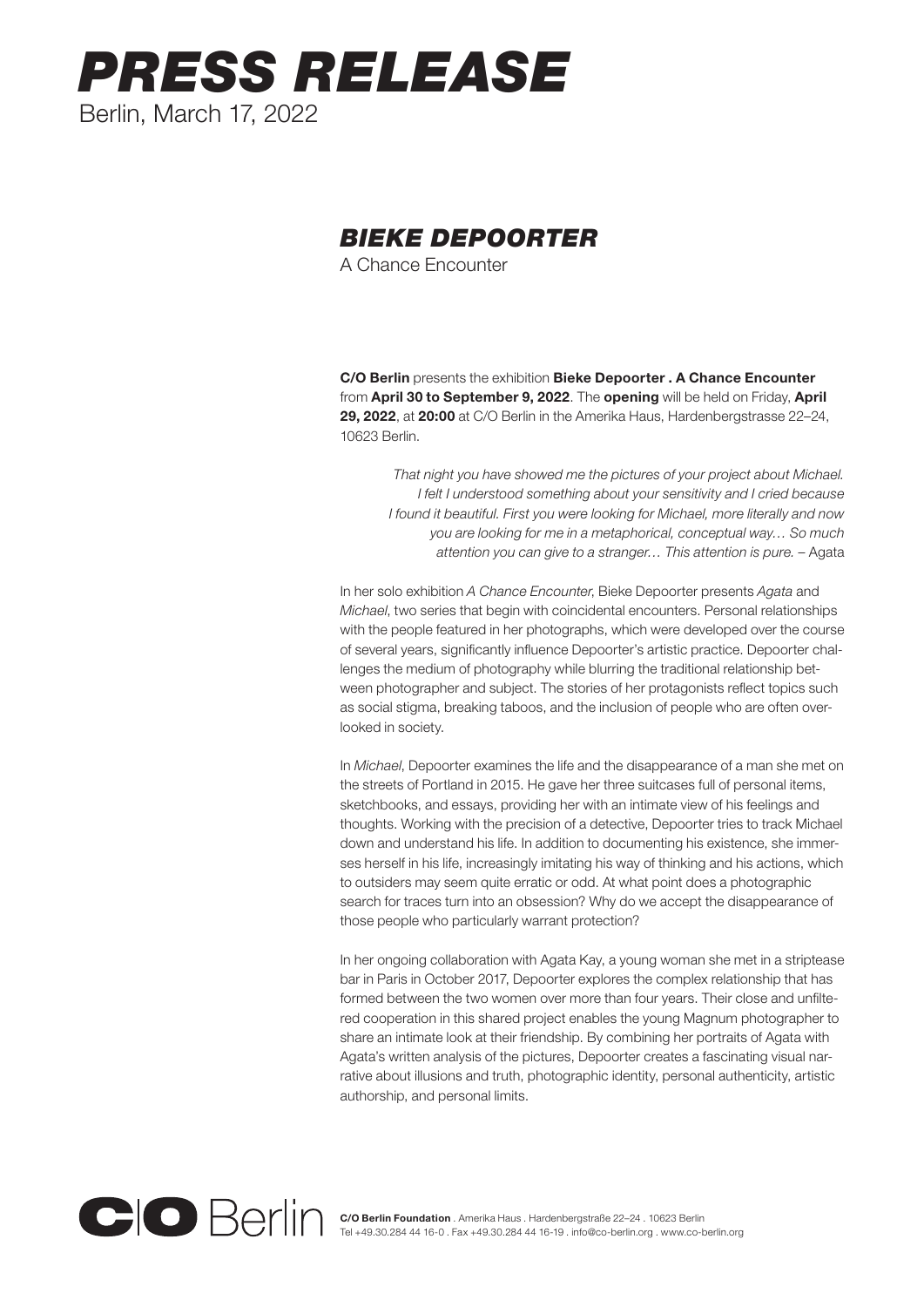

*Agata* reflects Depoorter's interest in understanding people's life choices. She puts herself into challenging situations to reveal both their shared artistic investigation and their insights. Acting on Agata's request, Depoorter provides a visual platform for Agata as a sex worker while reflecting on her own concerns about doing so and revealing her personal dedication to supporting Agata in her process of finding herself. The result is a tension-filled experiment on representation and performance involving the audience, the protagonist, and the artist, who are captivated, deeply touched, and also unsettled. This ultimately raises the question of who is actually responsible for deciding what can be shown in an artistic collaboration that has turned into a real friendship.

C/O Berlin presents both of these universal works by the Magnum photographer, consisting of installations, wall pieces, projections and photographs, in *Bieke Depoorter . A Chance Encounter*. This is the first major solo exhibition to feature the artist in Berlin. The second edition of the photo book *Agata* was published in March 2022. Curated by Felix Hoffmann, C/O Berlin Foundation.

In collaboration with Magnum Photos. Made possible by C/O Berlin Friends e.V. Additional support by the Alexander Tutsek-Stifung.

Bieke Depoorter (b. 1986 in Kortrijk, Belgium) received a master's degree in photography from the Royal Academy of Fine Arts in Ghent in 2009. Three years later, at the age of twenty-five, she was nominated to become a member of the photo cooperative Magnum Photos; she became a full member in 2016. Depoorter has received numerous prizes and awards, including the Magnum Expression Award, the Larry Sultan Award, and the Prix Levallois. Her work has been shown in solo and group exhibitions at renowned art institutions around the world including the Kunsthalle Rotterdam in 2009, the Fotomuseum Antwerpen (FOMU) and the Fotomuseum Den Haag in The Hague in 2018, and the Fotomuseum Winterthur in 2019. Over the past years she has published five books: *Agata*, *Ou Menya*, *I Am About to Call It a Day*, *As It May Be*, and *Sète#15*.